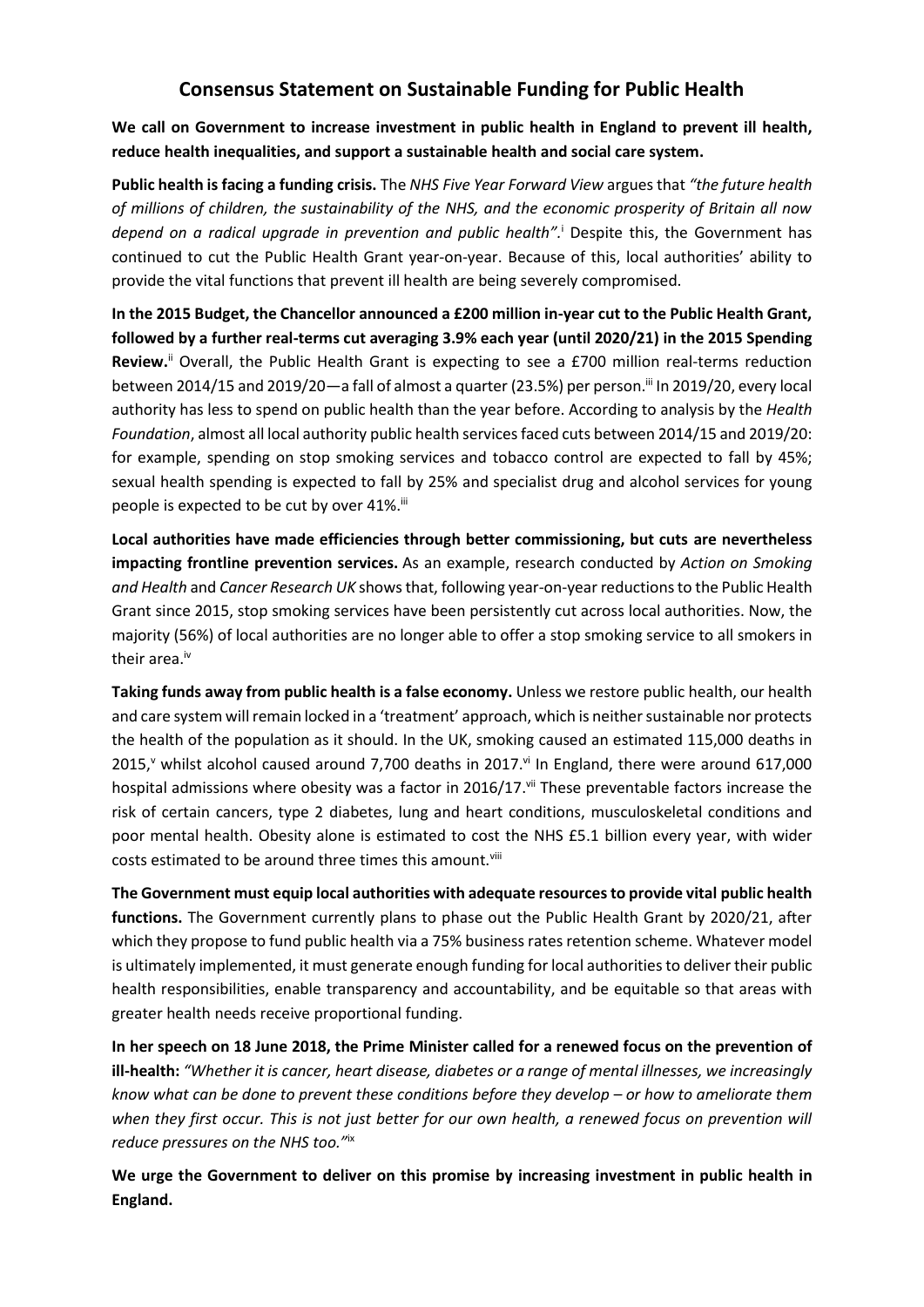## **This statement is supported by:**

Action on Smoking and Health Action on Smoking and Health Wales Age UK Alcohol Change UK (formally Alcohol Research UK) Alcohol Health Alliance Association of Breastfeeding Mothers Association of Directors of Public Health Association for the Study of Obesity Beat Charity Breast Cancer Care & Breast Cancer Now Breastfeeding Network British Association of Sexual Health and HIV British Heart Foundation British HIV Association British Liver Trust British Lung Foundation British Medical Association Brook Cancer Research UK Centre for Mental Health Children's Liver Disease Foundation CLIC Sargent Collective Voice County Councils Network Dementia UK Diabetes UK Faculty of Sexual and Reproductive Healthcare First Steps Nutrition Trust FPA Health Action Campaign Health Equalities Group Health Foundation Healthy Stadia Helping Overcome Obesity Problems **HENRY** Hope UK Institute of Alcohol Studies Institute of Health Visiting IPPR IPPR North Jo's Cervical Cancer Trust

Kidney Research UK La Leche League GB LGBT Foundation Local Government Association Local Government Information Unit Localis Macmillan Cancer Support Mayor, Greater Manchester Mayor of London Mayor, Sheffield City Region Mental Health Foundation Mental Health Research UK Mentor Metro Mayor, Liverpool City Region Mind NAM aidsmap National AIDS Trust New Local Government Network NHS Clinical Commissioners NHS Providers Obesity Health Alliance Positive East Release Royal College of Anaesthetists Royal College of Emergency Medicine Royal College of General Practitioners Royal College of Nursing Royal College of Physicians Royal College of Surgeons Royal Pharmaceutical Society Royal Society for the Prevention of Accidents Royal Society for Public Health SANE School and Public Health Nurses Association Substance Misuse Management Good Practice Sustain Terence Higgins Trust UK National Kidney Federation Versus Arthritis World Cancer Research Fund YoungMinds